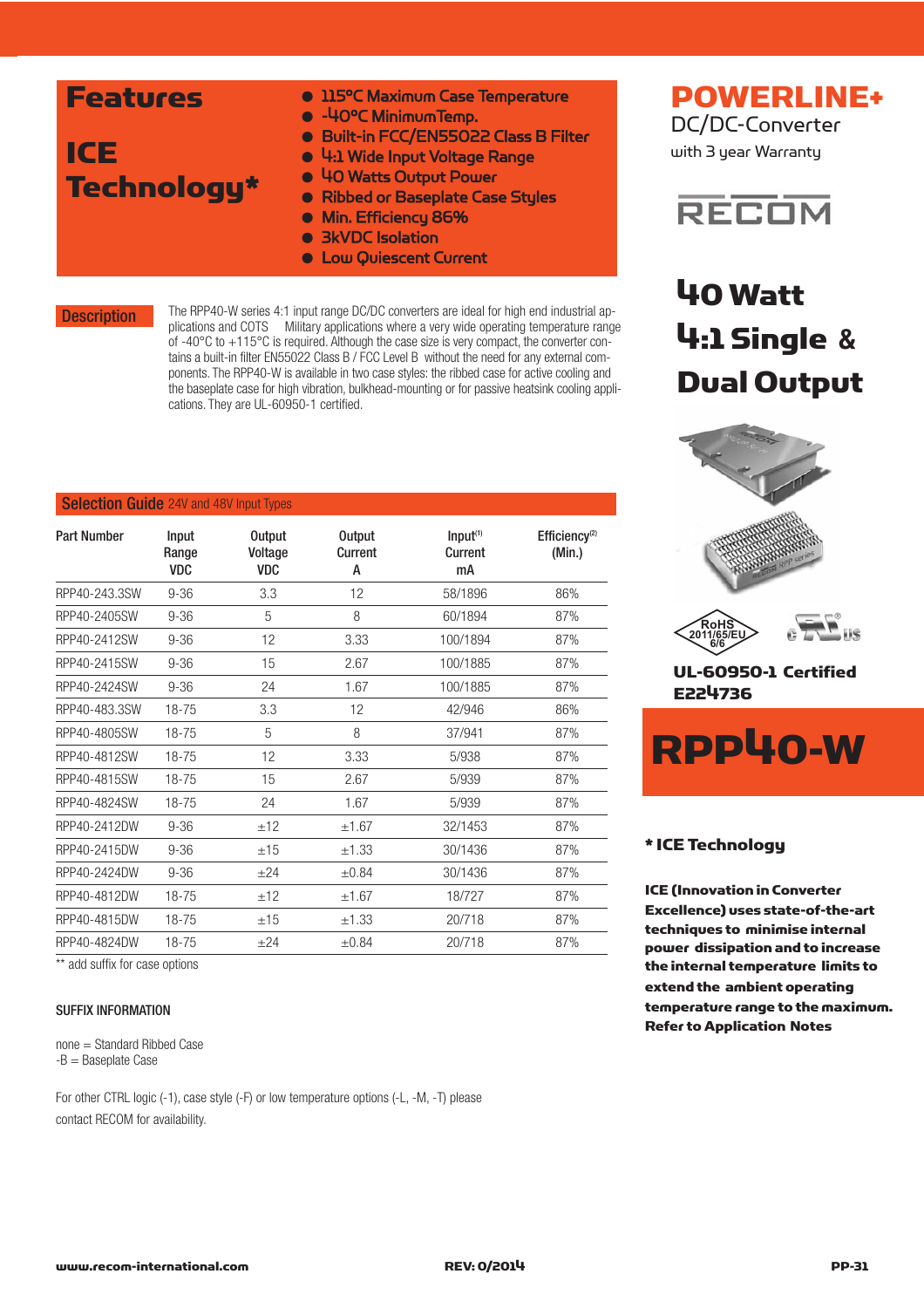## POWERLINE+ DC/DC-Converter

## RPP40-S\_DW Series

| <b>Specifications</b> (typical at nominal input and 25°C unless otherwise noted)         |                        |                                        |                                                             |
|------------------------------------------------------------------------------------------|------------------------|----------------------------------------|-------------------------------------------------------------|
| Input Voltage Range                                                                      | 24V nominal input      |                                        | 9-36VDC                                                     |
|                                                                                          | 48V nominal input      |                                        | 18-75VDC                                                    |
| Under Voltage Lockout                                                                    | 24V input              | DC-DC ON (min.)                        | 8.5VDC                                                      |
|                                                                                          | 48V input              | DC-DC OFF (max.)<br>DC-DC ON (min.)    | 8VDC<br>17.5VDC                                             |
|                                                                                          |                        | DC-DC OFF (max.)                       | 17VDC                                                       |
| Input Filter                                                                             |                        |                                        | Common Mode EMC Filter                                      |
| Input Surge Voltage (100 ms max.)                                                        | 24V Input              |                                        | 50VDC                                                       |
|                                                                                          | 48V Input              |                                        | 100VDC                                                      |
| Input Reflected Ripple                                                                   |                        | nominal Vin and full load              | 300mAp-p                                                    |
| Start Up Time                                                                            |                        | nominal Vin and constant resistor load | 20ms typ., 50ms max.                                        |
| Remote ON/OFF <sup>(3)</sup>                                                             | Logic High             |                                        | Open or $3.0V < Vr < 5.5V$                                  |
|                                                                                          | Logic Low              |                                        | Short or $0V < Vr < 1.2V$                                   |
| Remote OFF input current                                                                 | Nominal input          |                                        | 2mA typ.                                                    |
| Output Voltage Accuracy                                                                  |                        | 10% Load and nominal Vin               | ±1%                                                         |
| Voltage Adjustability                                                                    |                        |                                        | ±10%                                                        |
| Minimum Load                                                                             |                        |                                        | $0\%$                                                       |
| Line Regulation                                                                          |                        | low line, high line at full load       | ±0.3%                                                       |
| Load Regulation                                                                          |                        | 10% to 100% full load                  | ±0.5%                                                       |
| Ripple and Noise (20MHz bandwith limited)<br>(measured with 1µF capacitor across output) | 3.3V, 5V<br>All others |                                        | 60mVp-p typ.<br>40mVp-p typ.                                |
| Temperature Coefficient                                                                  |                        |                                        | $\pm 0.04\%$ /°C max.                                       |
| <b>Transient Response</b>                                                                |                        | 25% load step change                   | $200\mu s$                                                  |
| Over Load Protection                                                                     |                        | % of full load at nominal Vin          | 120% typ.                                                   |
| <b>Short Circuit Protection</b>                                                          |                        |                                        | Hiccup, automatic recovery                                  |
| Output Over Voltage Protection (refer to block diagram in Application Notes)             |                        |                                        | Converter shutdown if Vout > Vout nominal + 20%             |
| <b>Isolation Voltage</b>                                                                 |                        |                                        | Rated at 2250VDC/1 minute, Flash tested at 3000VDC/1 second |
| <b>Isolation Resistance</b>                                                              |                        |                                        | 10 $M\Omega$ min.                                           |
| Isolation Capacitance (refer to block diagram in Application Notes)                      |                        |                                        | 3000pF max.                                                 |
| <b>Operating Frequency</b>                                                               |                        |                                        | 260kHz ± 40kHz Maximum                                      |
| Case Temperature                                                                         |                        |                                        | $+115^{\circ}$ C                                            |
| Storage Temperature Range                                                                |                        |                                        | -55 $\mathrm{^{\circ}C}$ to +125 $\mathrm{^{\circ}C}$       |
| Over Temperature Protection (refer to block diagram in Application Notes)                |                        |                                        | internal thermistor                                         |
| RPP40 Operating Temperature Range                                                        |                        | Ambient, Free Convection               | -40°C to see Calculation (Note 7)                           |
| Thermal Impedance                                                                        | Ribbed Case: Vertical  |                                        | 7.3°C/Watt                                                  |
| (Natural convection                                                                      |                        | Ribbed Case: Horizontal                | 10°C/Watt                                                   |
| Relative Humidity                                                                        |                        |                                        | 5% to 95% RH                                                |
| Case Material (6)                                                                        |                        |                                        | Aluminium                                                   |
| Potting Material                                                                         |                        |                                        | Silicone (UL94-V0)                                          |
|                                                                                          |                        |                                        |                                                             |

continued on next page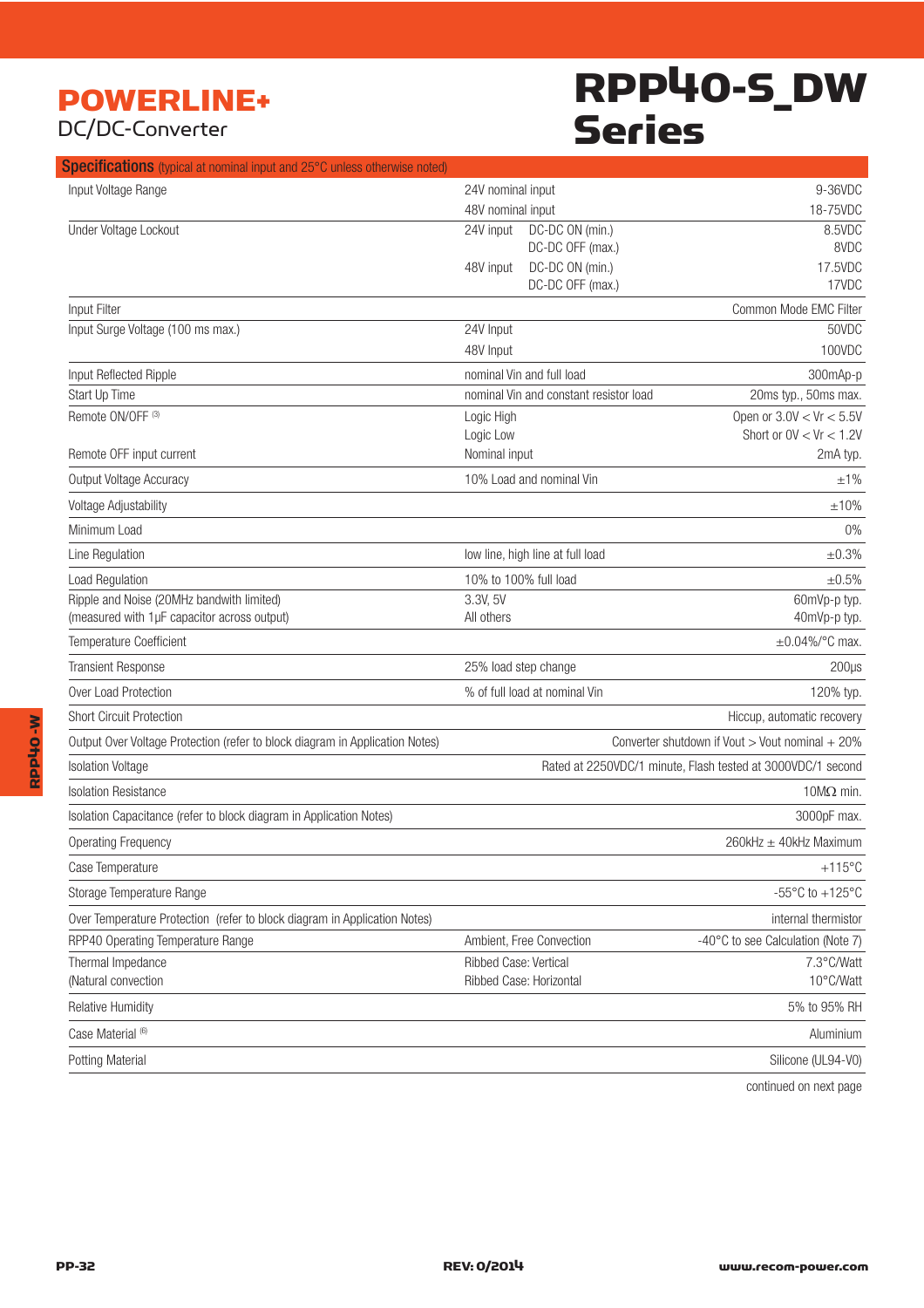## POWERLINE+ DC/DC-Converter

## RPP40-S\_DW Series

#### Specifications (typical at nominal input and 25°C unless otherwise noted)

| Weight                                                  | <b>Ribbed Case</b>    | 39g                                    |
|---------------------------------------------------------|-----------------------|----------------------------------------|
|                                                         | <b>Baseplate Case</b> | 43g                                    |
| Packing Quantity                                        | <b>Ribbed Case</b>    | 4 pcs per Tube                         |
|                                                         | <b>Baseplate Case</b> | Single packed                          |
| <b>Safety Standards</b>                                 |                       | certified UL-60950-1, 1st Edition      |
| Thermal Cycling                                         |                       | complies with MIL-STD-810F             |
| Vibration                                               |                       | 10-55Hz, 12G, 30 Min. along X, Y and Z |
| <b>Conducted Emissions</b>                              | EN55022               | Class B                                |
| <b>Radiated Emissions</b>                               | EN55022               | Class B                                |
| ESD                                                     | EN61000-4-2           | Perf. Criteria B                       |
| Radiated Immunity                                       | EN61000-4-3           | Perf. Criteria A                       |
| Fast Transient <sup>(4)</sup>                           | EN61000-4-4           | Perf. Criteria B                       |
| Surge <sup>(4)</sup>                                    | EN61000-4-5           | Perf. Criteria B                       |
| Conducted Immunity                                      | EN61000-4-6           | Perf. Criteria A                       |
| MTBF calculated according to BELLCORE TR-NWT-000332 (5) |                       | 1989 x $103$ hours                     |

#### Notes :

- 1. Typical values at nominal input voltage and no load/full load.
- 2. Min. values at nominal input voltage and full load.
- 3. The ON/OFF pin voltage is referenced to negative input. The pin is pulled high internally. ON/OFF control is standard with positive logic: e.g. RPP40-2405SW Positive logic:  $0=$  OFF,  $1=$  ON. The converter will be ON if the CTRL is left open.
- 4. Requires an external 100µF low ESR capacitor to meet EN61000-4-4 and EN61000-4-5
- 5. Case l: 50% Stress, Temperature at 50°C (Ground Benign).
- 6. To ensure a good all-round electrical contact, the baseplate is pressed firmly into place within the aluminium housing.The hydraulic press can leave tooling marks and deformations to both the housing and baseplate. The case is anodised aluminium, so there will be natural variations in the case colour and the aluminium is not scratch resistant. Any resultant marks, scratches and colour varations are cosmetic only and do not affect the operation or performance of the converters.

#### 7. Example:

| $T_{\text{case}} = \text{Case}$ Temperature       |  |  |
|---------------------------------------------------|--|--|
| $T_{ambient} = Environment Temperature$           |  |  |
| $P_{dissipation} =$ Internal losses               |  |  |
| $P_{in}$ = Input Power                            |  |  |
| $P_{out} = Output$ Power                          |  |  |
| $n =$ Efficiency under given Operating Conditions |  |  |
| Rthcase-ambient = Thermal Impedance               |  |  |
|                                                   |  |  |

$$
P_{dissipation} = Pin-Pout = \frac{Pout}{n} - Pout
$$

#### Practical Example:

Take the RPP40-2405SW with 80% load. What is the maximum ambient operating temperature? Use converter vertical in application.

| \n $Eff_{min} = 87\%$ \n $\text{Q} V_{nom}$ \n         |
|--------------------------------------------------------|
| \n $P_{out} = 40W$ \n                                  |
| \n $P_{outapp} = 40 \times 0.80 = 32W$ \n              |
| \n $P_{dissipation} = \frac{Pout}{n}$ \n               |
| \n $P_{dissipation} = -88\%$ \n                        |
| \n $f_{dissipation} = \frac{32}{0.88} - 32 = 4.36W$ \n |

\nQ<sub>dissipation</sub> = 32

\nQ<sub>u</sub> = 32

\n\n\n\nQ<sub>dissipation</sub> = 32

\nQ<sub>u</sub> = 32

\n\n\n\n

**RPP40 -W** 

M-Ohdda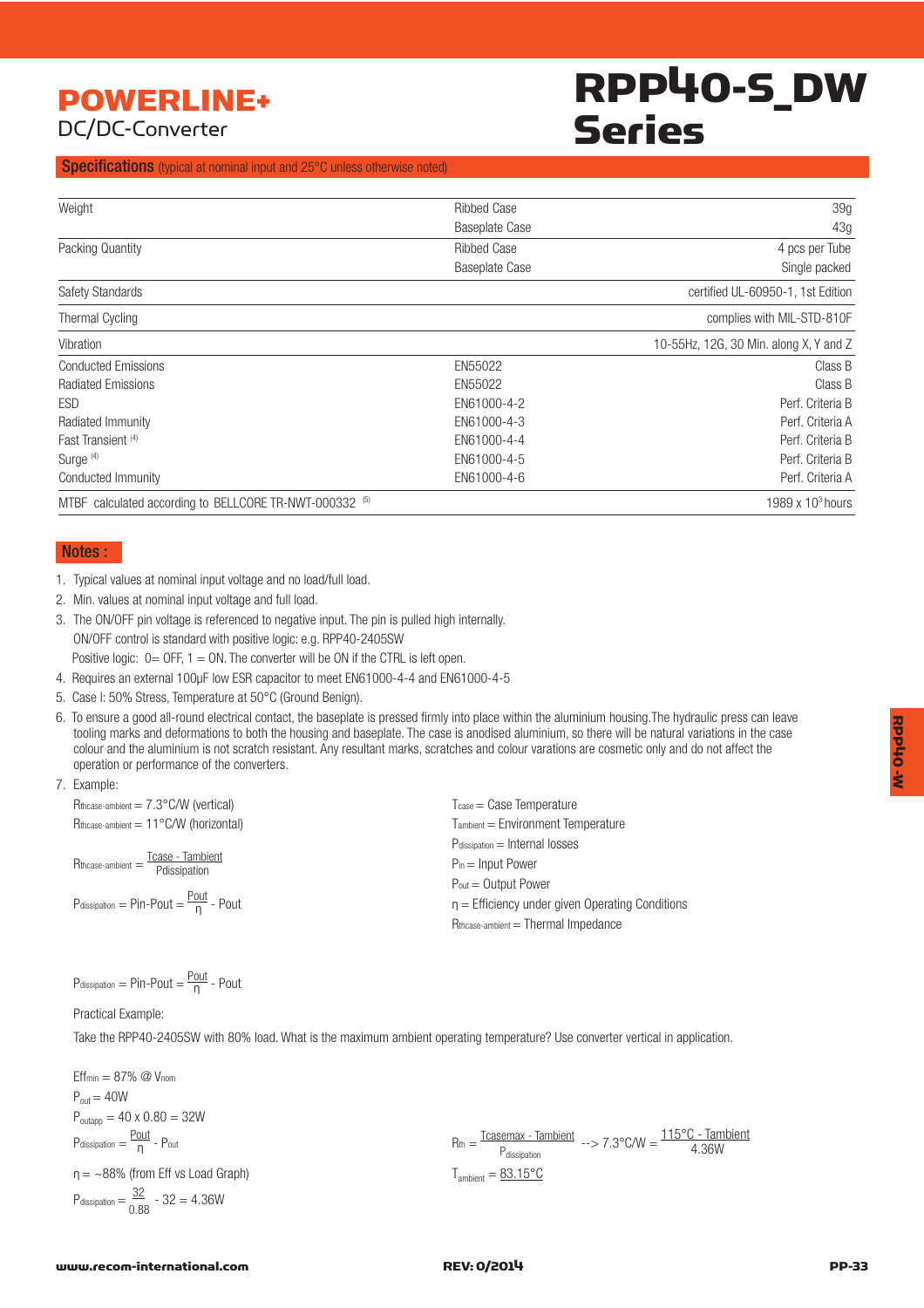

Typical Characteristics



 External Output Trimming Refer to Application Notes for suggested Resistor Values



### RPP40-2405SW / RPP40-2412SW



### Recommended PCB Layout



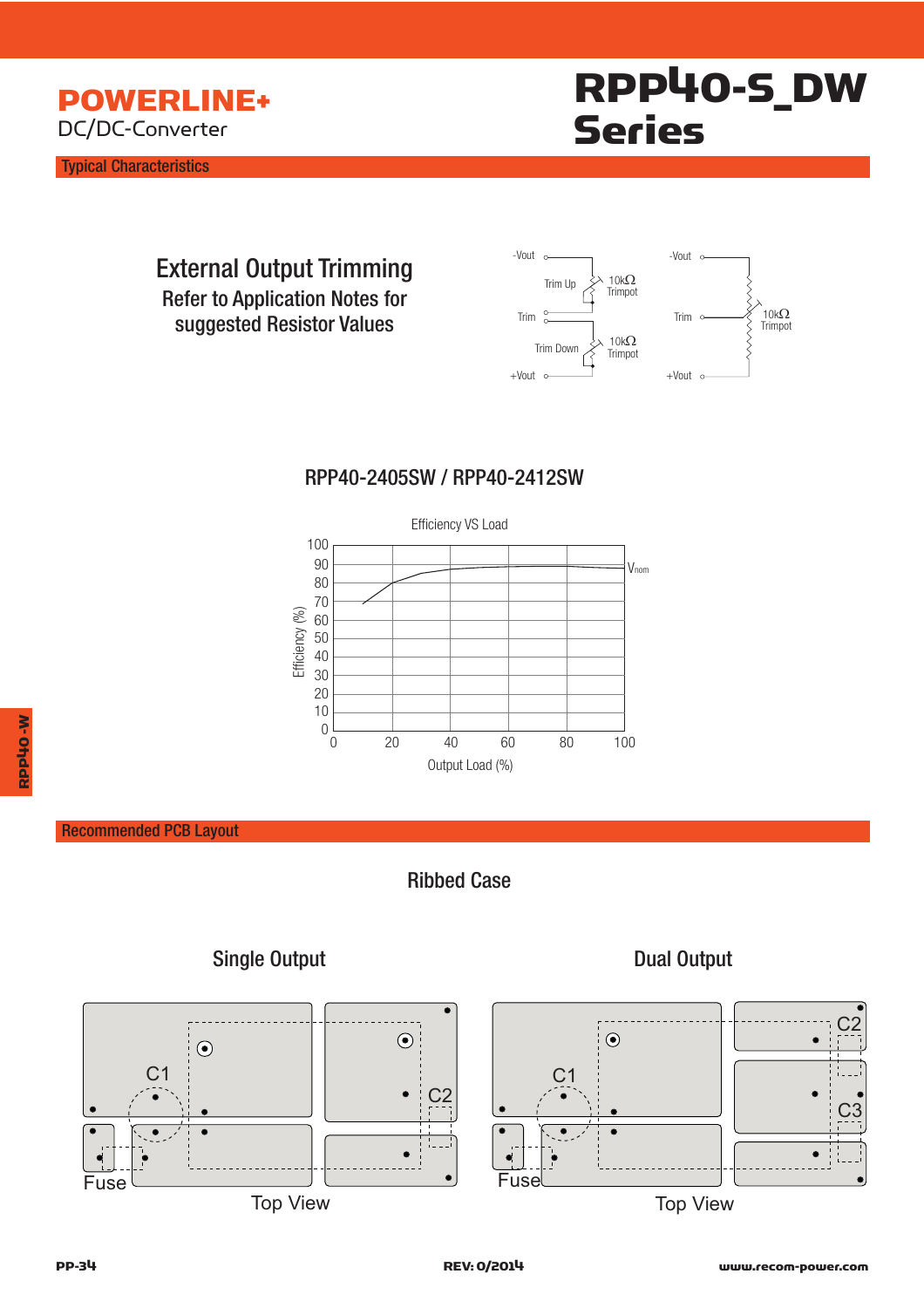## POWERLINE+ DC/DC-Converter

# RPP40-S\_DW Series

### Recommended PCB Layout

## Baseplate Case- suggested PCB layout





RPP40 -W

W-OHOHO-W

#### Input Fuse is recommended. Recommended fuse rating = double maximum input current, time delay type. Input Capacitor, C1, is required to meet EN61000 Surge and Fast Transient, otherwise it is not required for normal operation. Output Capacitors C2/C3 are recommended, but not required for normal operation. Typical capacitor values are 1µF MLCC

To ensure optimum thermal performance, use large areas of copper on the PCB to assist with heat dissipation and mount the converter vertically.

#### Package Style and Pinning (mm)

## Ribbed Case (Standard - no Suffix)